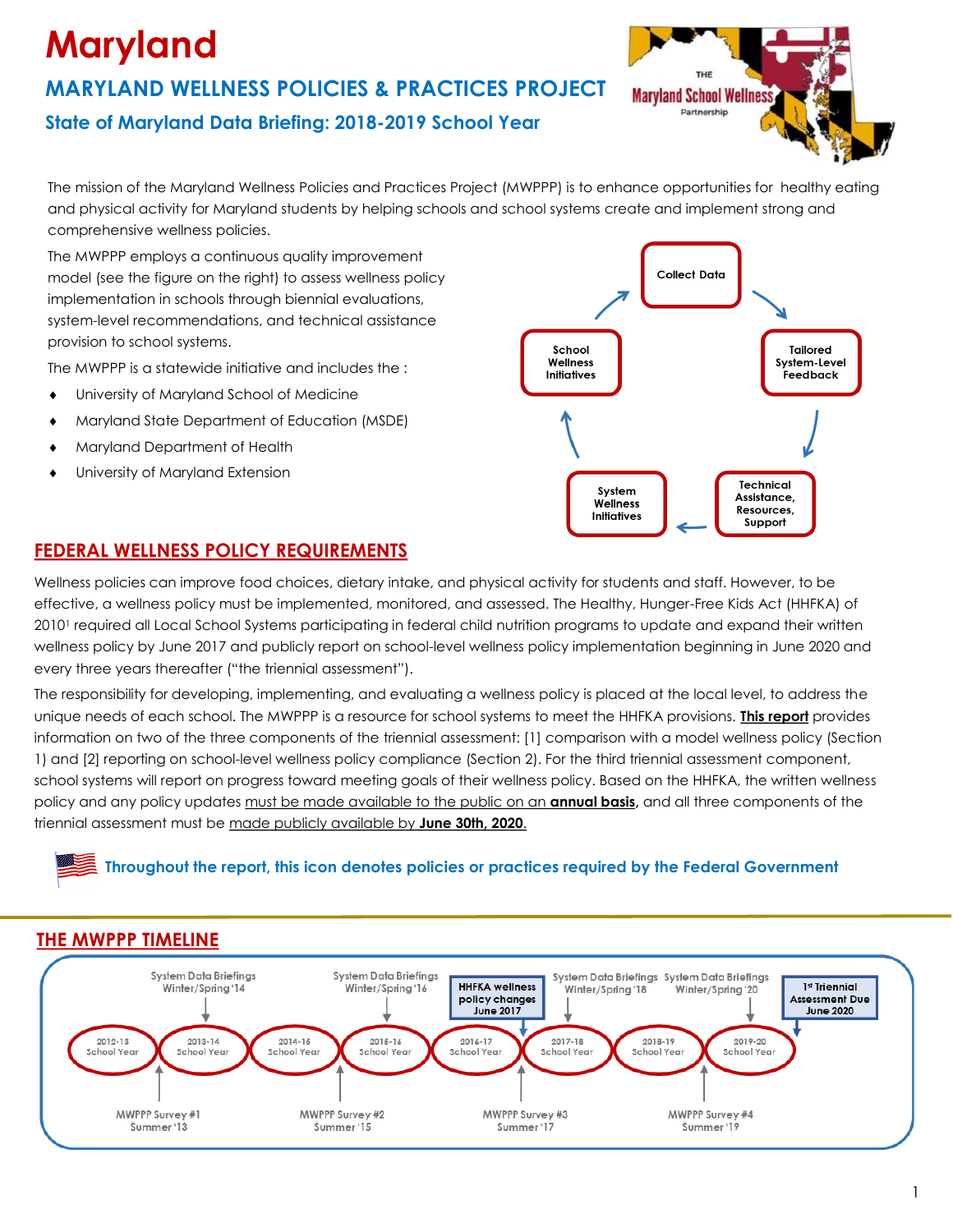# **SECTION 1: WRITTEN WELLNESS POLICY SCORING**

The Wellness School Assessment Tool (WellSAT) scores wellness policy language.<sup>2</sup> All items in the WellSAT 3.0 reflect current federal law or best practices.

Scores range from 0 to 100 for both the strength and comprehensiveness of the policy language. Strength refers to how strongly the content is stated. Comprehensiveness refers to how well recommended content areas are covered in the policy.

- WellSAT 3.0 evaluates six policy sections: 1. Nutrition Education
- 2. Standards for USDA Child Nutrition Programs and School Meals
- 3. Nutrition Standards for Competitive and Other Foods and Beverages
- 4. Physical Education and Activity
- 5. Wellness Promotion and Marketing
- 6. Implementation, Evaluation, and Communication

*A tailored WellSAT 3.0 score report will be given to each Maryland school system in Spring 2020 to meet the HHFKA triennial assessment final rule requirement #1 (comparison to a model policy).*





#### *\*RESOURCE HIGHLIGHT!\**

*MSDE TRIENNIAL ASSESSMENT GUIDANCE & REPORTING TOOL*

right.

MSDE's Office of School and Community Nutrition Programs has developed a Triennial Assessment Guidance and Reporting Tool<sup>3</sup> for school systems to prepare for the first triennial assessment, due by June 30, 2020. This tool provides detailed guidance on what is required for the triennial assessment and contains the reporting framework for submitting the first assessment. In addition to the three triennial assessment requirements, the tool also captures methods for sharing school wellness information to the public, a HHFKA requirement.

**Policy Item Example Weak Language Example Strong Language Food/Beverage**  Marketing strategies, such as taste tests and signage in the cafeteria, should be Any foods and beverages marketed or promoted to students on the school campus during the school day, will meet or exceed the "Maryland Nutrition Standards for All Foods Sold in Schools" such that

Maryland-specific examples below illustrate weak and strong wellness policy language for new HHFKA wellness policy requirements.

| Food/Beverage<br>Marketing                                                    | Marketing strategies, such as taste tests<br>and signage in the cafeteria, should be<br>used to promote healthy food and<br>beverages throughout the school. | Any foods and beverages marketed or promoted to students on the<br>school campus during the school day, will meet or exceed the<br>"Maryland Nutrition Standards for All Foods Sold in Schools" such that<br>only those foods that comply with or exceed those nutrition standards<br>are permitted to be marketed or promoted to students.                                                                         |
|-------------------------------------------------------------------------------|--------------------------------------------------------------------------------------------------------------------------------------------------------------|---------------------------------------------------------------------------------------------------------------------------------------------------------------------------------------------------------------------------------------------------------------------------------------------------------------------------------------------------------------------------------------------------------------------|
| Public Involvement in the<br>Development, Review,<br>and Update of the Policy | Students, parents, and/ or community<br>members are welcome to join wellness<br>committee.                                                                   | School Wellness Council reviews the District Wellness Policy every three<br>years. Members of the School Health/Wellness Council will represent all<br>school levels and include, but not be limited to: parents and<br>caregivers; students; representatives of the school nutrition program<br>physical education teachers; health education, mental health and<br>social services staff, the general public etc. |
| <b>Foods Provided but Not</b><br>Sold During the School                       | We will allow one traditional party food<br>during celebrations.                                                                                             | Incentives or awards for student achievement shall be non-food<br>health minded incentives e.g. extra recess, leadership opportunities,<br>brain boost, public acknowledgment of achievements.                                                                                                                                                                                                                      |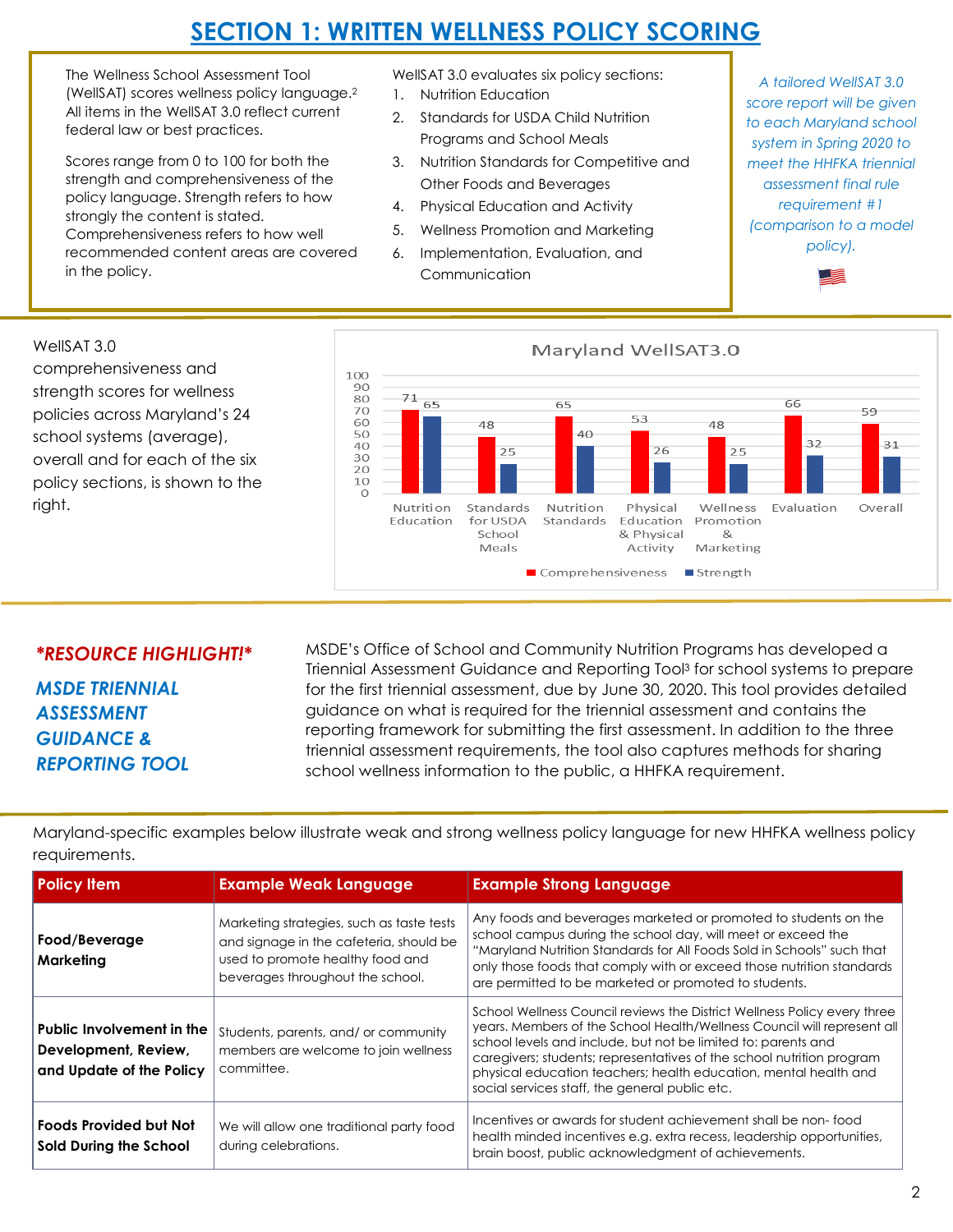# **SECTION 2: MARYLAND-SPECIFIC SCHOOL WELLNESS DATA**

Section 2 outlines school-level wellness practices from the MWPPP school survey that either align with HHFKA policy changes or have a clear scientific link to student academic or behavioral outcomes. Additional data are provided to each school system in Spring 2020 and the full survey is available online.<sup>4</sup>

The school survey response rate for the 2018-2019 school year was 75% (higher than prior years), with 994 schools completing the survey. 84% of respondents were administrators, with the rest representing teachers and staff, many of whom led school-level wellness teams.



*82% of Maryland schools reported having read their school system's wellness policy, an increase since first asked in 2014-2015.*



### **MARYLAND'S SYSTEM LEVEL RECOMMENDATIONS**

Evidence suggests schools that perceive system support are more likely to implement their written wellness policy. Maryland's10 evidence-based recommendations for school systems to promote wellness policy implementation, originally released in 2010, are built around three themes: Build, Communicate, and Monitor.

| <b>Build</b>                                            | <b>Communicate</b>                                                           | <b>Monitor</b>                                                            |
|---------------------------------------------------------|------------------------------------------------------------------------------|---------------------------------------------------------------------------|
| 1. Maintain a system-level school<br>health council     | 5. Report policy goals to local school<br>board                              | 8. Hold regular policy meetings to<br>review current policies             |
| 2. Identify funding to support policy<br>implementation | 6. Communicate system-level wellness<br>initiatives to school-level wellness | 9. Measure semi-annual or annual<br>progress in achieving system wellness |
| 3. Communicate implementation                           | councils                                                                     | goals                                                                     |
| plan to the public                                      | 7. Communicate progress in wellness                                          | 10. Provide technical assistance for the                                  |
| 4. Train staff to support policy<br>implementation      | policy implementation to public                                              | evaluation and reporting of policy<br>implementation                      |

**Throughout the report, this icon denotes Maryland-specific recommendations** 

## **SECTION 2A: SCHOOLS' PERCEPTIONS OF SYSTEM SUPPORT**

The MWPPP survey asked Maryland schools about perceived system-level support for school wellness initiatives.

| My school system                                                                                                                         | 2018-19<br>% Fully In Place |
|------------------------------------------------------------------------------------------------------------------------------------------|-----------------------------|
| Has a school health council to address general health and wellness issues                                                                | 48%                         |
| Provides technical assistance to schools for evaluating wellness policy implementation                                                   | 26%                         |
| Provides public updates on the content and implementation of wellness policies                                                           | 33%                         |
| Has a mechanism in place to encourage the broader school community or public<br>involvement in developing and updating wellness policies | 29%                         |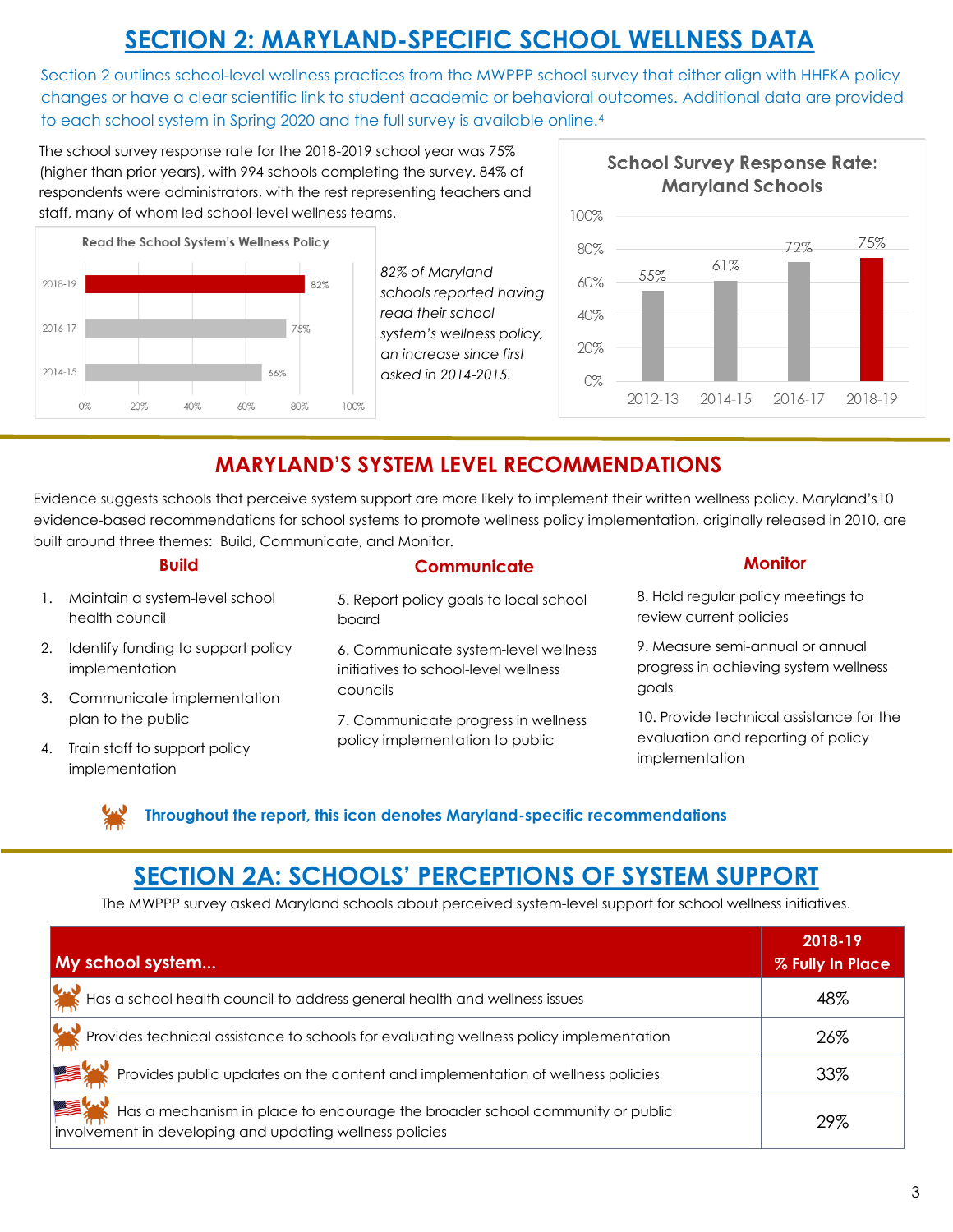### **MARYLAND'S SCHOOL LEVEL RECOMMENDATIONS**

Maryland's 5 evidence-based recommendations for schools to promote wellness policy implementation, originally released in 2013, are built around the same themes as the system recommendations: Build, Communicate, and Monitor.

#### **Build**

**Communicate** 

#### 1. Establish a school-level wellness team and appoint a coordinator

- 2. Develop school wellness goals and an implementation plan connected to school improvement team goals
- 3. Identify resources to implement wellness policy priorities

#### 4. Communicate and promote the importance of healthy eating and physical activities for students, families, and the community

#### **Monitor**

5. Gather and report school-level data on wellness policy implementation

### **SECTION 2B: NUTRITION GUIDELINES & ENVIRONMENT**

Below we highlight the implementation of some HHFKA nutrition-specific wellness policy practices in Maryland schools over time.

|                                                                                                                                                                | % Fully In Place |           |  |
|----------------------------------------------------------------------------------------------------------------------------------------------------------------|------------------|-----------|--|
| My School                                                                                                                                                      | 2016-2017        | 2018-2019 |  |
| Does not permit staff to use food/beverages as a reward for academic performance or good<br>behavior                                                           | 30%              | 38%       |  |
| Assures that all foods and beverages sold to students during the school day meet the<br>Maryland Nutrition Standards for All Foods Sold in School <sup>5</sup> | 68%              | 72%       |  |
| Makes safe, unflavored, drinking water available throughout the school day at no cost to<br>students                                                           | 81%              | 86%       |  |

### **Let's Celebrate!**

Each School System can decide how to address foods/ beverages provided during celebrations in their written wellness policy.



### **Breakfast is Brain Food!**

Studies have shown that when schools provide breakfast it increases academic performance, especially for math. Participation in school breakfast can improve: Grades, Attendance, Behavior, & Punctuality.<sup>6</sup>

#### **Schools in Maryland are providing breakfast through:**

**55%** Traditional breakfast in the cafeteria

**44%** Breakfast In the classroom

**5%** Second chance breakfast

**10%** Kiosk Grab-and-Go Breakfast

\*Schools can report on providing breakfast in more than one category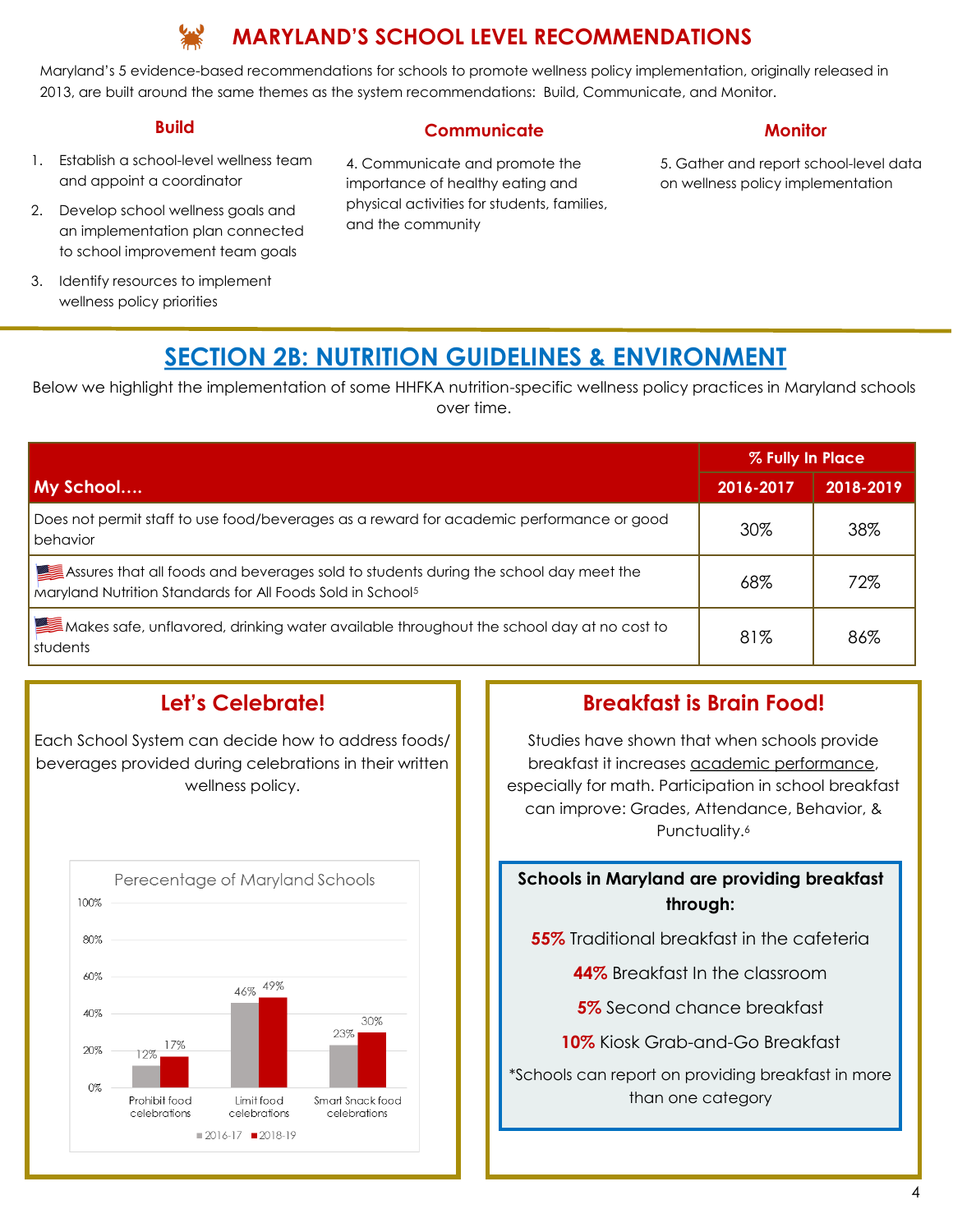

### **SECTION 2C: PHYSICAL ACTIVITY AND EDUCATION**

Providing physical activity during the school day can significantly improve student academic achievement and time in on-task behaviors.8 There are multiple ways for children to be active at school, including physical education class, recess, classroom physical activity breaks/integration, and before/after school programs. Physical activity and education specific survey responses for Maryland schools, over time, are shown below.

|                                                                                                                      | % Fully In Place |         |
|----------------------------------------------------------------------------------------------------------------------|------------------|---------|
| $\mathsf{M}$ y school                                                                                                | $2016 - 17$      | 2018-19 |
| Does NOT permit physical activity to be used as punishment (e.g. making students run laps, do push-ups)              | 87%              | 86%     |
| Does NOT permit physical activity to be WITHHELD as punishment (e.g. taking away recess or ending PE<br>class early) | 58%              | 65%     |
| Provides resources, support, and/or training to implement regular physical activity breaks for every grade           | 41%              | 48%     |
| Provides opportunities to integrate physical activity during classroom instruction for content such as math,         | 35%              | 42%     |
| Elementary<br><b>Provides Recess:</b>                                                                                | 89%              | 94%     |
| Middle                                                                                                               | 35%              | 36%     |

## **SECTION 2D: FAMILY AND COMMUNITY INVOLVEMENT**

Involvement of the broader school community is an important element of the HHFKA wellness policy changes. The table below shows how Maryland schools are involving families and communities in school wellness.

|                                                                                                                                 | % Fully In Place |         |
|---------------------------------------------------------------------------------------------------------------------------------|------------------|---------|
| My school                                                                                                                       | 2016-17          | 2018-19 |
| 高米<br>Provides opportunities for parent and/or student input on wellness policy implementation                                  | 4%               | $3\%$   |
| <b>图</b> 卷<br>Communicates the status of school-level implementation of wellness policies to parents/families                   | 13%              | 16%     |
| Organizes and holds activities involving families to support and promote healthy eating and physical<br>activity among students | 25%              | 26%     |
| Partners with community organizations to support and promote healthy eating and physical activity<br>among students             | 26%              | 26%     |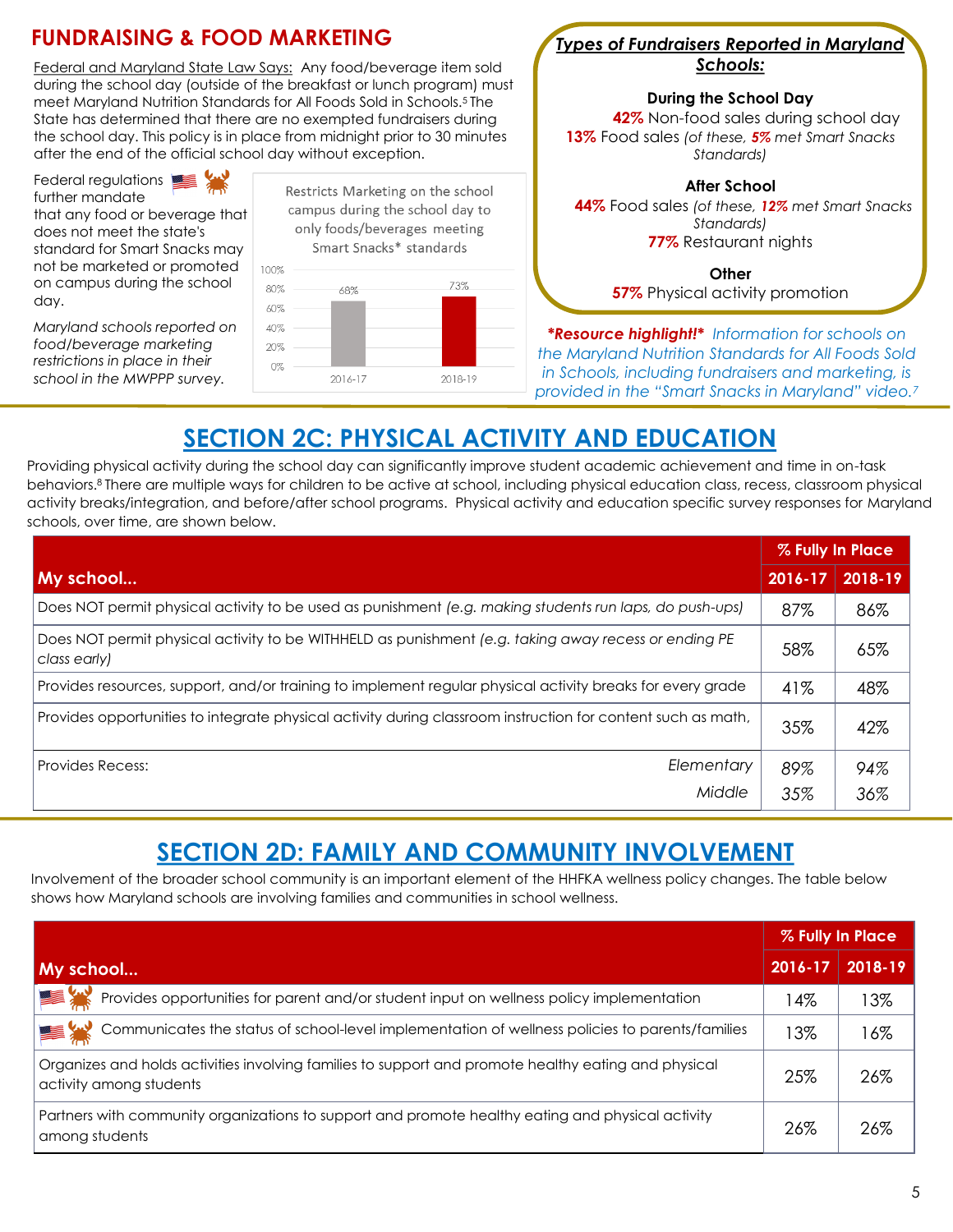# **SECTION 2E: SCHOOL WELLNESS TEAMS**

纂

# **610 out of 983** (62%) schools had a wellness team.

This section presents data on wellness team best practices for the 610 Maryland schools with a wellness team in 2018-19.



Wellness teams included the following members:

| <b>Teacher</b><br>(Non-PE/<br>Health)<br>78% | <b>PE</b><br>Teacher<br>76%     | Administrator<br>79%             | <b>Nurse</b><br>39%        | Parent<br>20%  |
|----------------------------------------------|---------------------------------|----------------------------------|----------------------------|----------------|
| School<br>Counselor<br>43%                   | <b>Health</b><br>Teacher<br>32% | Community<br>Organizations<br>5% | <b>Food Service</b><br>15% | Student<br>11% |

### **SCHOOL IMPROVEMENT TEAM (SIT)**

Most wellness teams are not integrated with the SIT



### **WELLNESS TEAM MEETING FREQUENCY**

Over half of wellness teams meet 4+ times each year.







Collected data

Provided training

50

 $\Omega$ 

100

161

200

1.50

229

250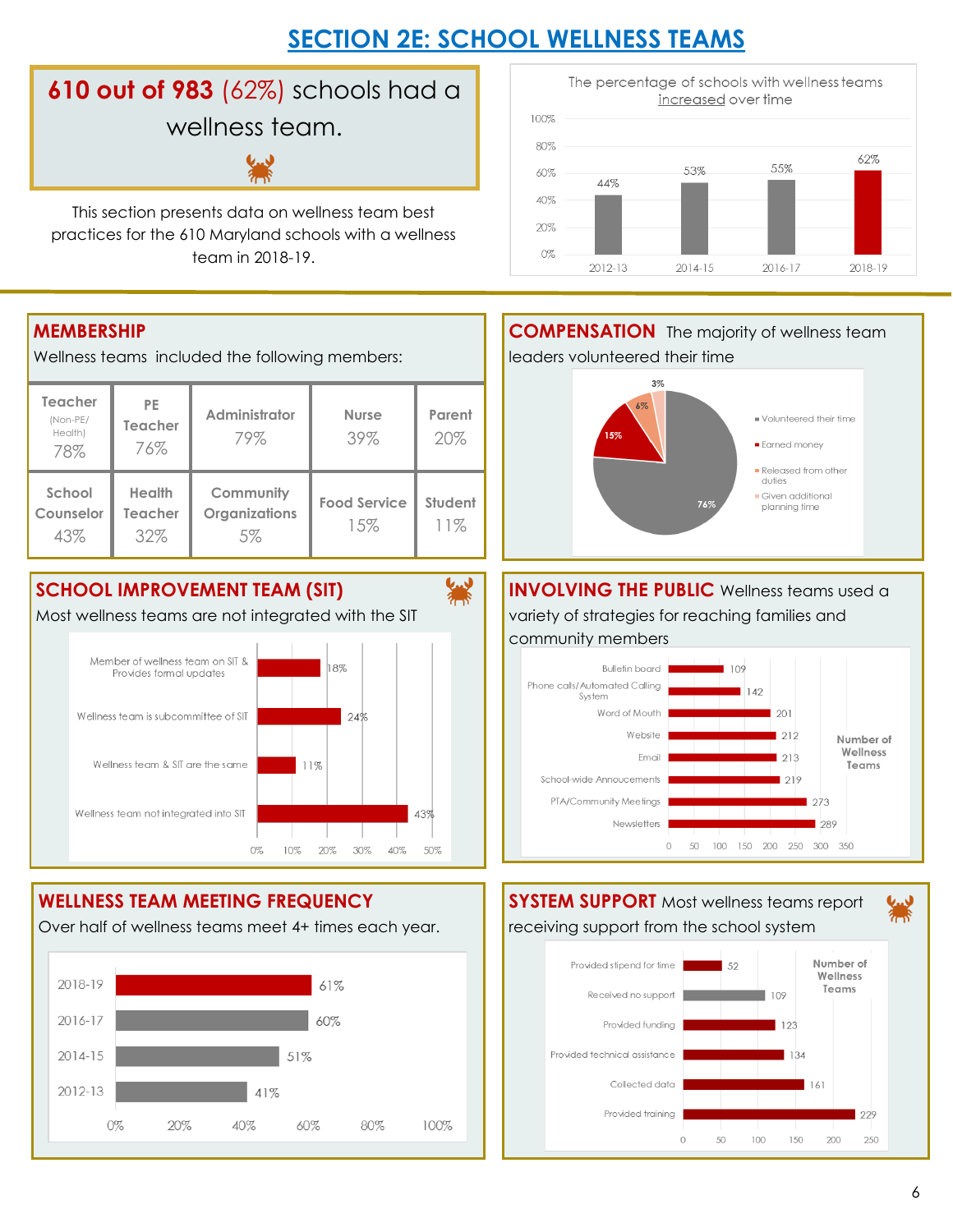#### **PROCESS FOR WELLNESS TEAM GOAL SETTING AND REPORTING**

| <b>STEP 1: Conducted a</b><br>needs assessment |           | <b>STEP 2: Set goals for</b><br>the school year |                     | <b>STEP 3: Created an</b><br>  action plan |     | <b>STEP 4: Submitted plan</b><br>to school leadership |     |
|------------------------------------------------|-----------|-------------------------------------------------|---------------------|--------------------------------------------|-----|-------------------------------------------------------|-----|
| $2016 - 2017$                                  | 2018-2019 |                                                 | 2016-2017 2018-2019 | 2016-2017 2018-2019                        |     | $2016 - 2017$ 2018-2019                               |     |
| 44%                                            | 38%       | 70%                                             | 71%                 | 64%                                        | 67% | 51%                                                   | 57% |

|           | STEP 5: Had a mechanism<br>to track progress |  |           | <b>STEP 6: Reported achievements to</b><br>school administration |  |           | <b>STEP 7: Reported achievements to</b><br>school system |  |  |
|-----------|----------------------------------------------|--|-----------|------------------------------------------------------------------|--|-----------|----------------------------------------------------------|--|--|
| 2016-2017 | 2018-2019                                    |  | 2016-2017 | 2018-2019                                                        |  | 2016-2017 | 2018-2019                                                |  |  |
| 56%       | 51%                                          |  | 67%       | 65%                                                              |  | 49%       | 43%                                                      |  |  |

*Building a school wellness team is the first step to enhance school wellness. Sustainable change occurs when teams are supported to meet and exceed wellness goals! Building a wellness team, securing system support, and tracking measurable goals ensures that school wellness is a priority for all.* 

#### *\*RESOURCE HIGHLIGHT!\**

*32% of wellness teams that conducted a needs assessment used the "Maryland Wellness Scorecard". This brief, Marylandspecific, tool<sup>9</sup> can be used by schools to conduct a needs assessment, set goals, and report to school and system leadership.*

#### **WELLNESS TEAMS AND THE WHOLE SCHOOL, WHOLE CHILD, WHOLE COMMUNITY MODEL**

The Whole School, Whole Community, Whole Child (WSCC) model is a framework to address health within schools,<sup>10</sup> with students, at the center of the model. WSCC stresses the need for coordination among policy, process, and practice, greater alignment across health

and education by incorporating 10 key components of school health and emphasizing the school as an integral part of the community. The table indicates the WSCC area(s) for which wellness teams set goals.



| <b>Wellness Team Goals Aligned with WSCC</b><br><b>Components</b> | 2016-17 | 2018-19 |
|-------------------------------------------------------------------|---------|---------|
| <b>Employee Wellness</b>                                          | 78%     | 77%     |
| <b>Physical Education &amp; Physical Activity</b>                 | 71%     | 63%     |
| <b>Health Education</b>                                           | 45%     | 50%     |
| Nutrition Environment and Services                                | 42%     | 44%     |
| Social and Emotional School Climate                               | 41%     | 60%     |
| <b>Family Engagement</b>                                          | 37%     | 36%     |
| Community Involvement                                             | 34%     | 18%     |
| <b>Health Services</b>                                            | 23%     | 32%     |
| Counseling, Psychological & Social Services                       | 20%     | 38%     |
| <b>Physical Environment</b>                                       | 17%     | 31%     |

### **SECTION 2F: EMPLOYEE WELLNESS**

Given the focus on employee/staff wellness by many wellness teams, information on staff wellness practices among Maryland Schools is listed below. Research shows that staff members who participate in wellness activities experience lower levels of burnout and absenteeism as well as higher levels of job satisfaction and performance.<sup>11</sup>

|                                                                                                        |     | % Fully In Place      |  |  |
|--------------------------------------------------------------------------------------------------------|-----|-----------------------|--|--|
| My school                                                                                              |     | $2016 - 17$   2018-19 |  |  |
| Organized and held activities for staff to support and promote healthy eating and physical activity    | 40% | 45%                   |  |  |
| Provided training/education to encourage staff to model healthy eating and physical activity behaviors | 25% | 29%                   |  |  |